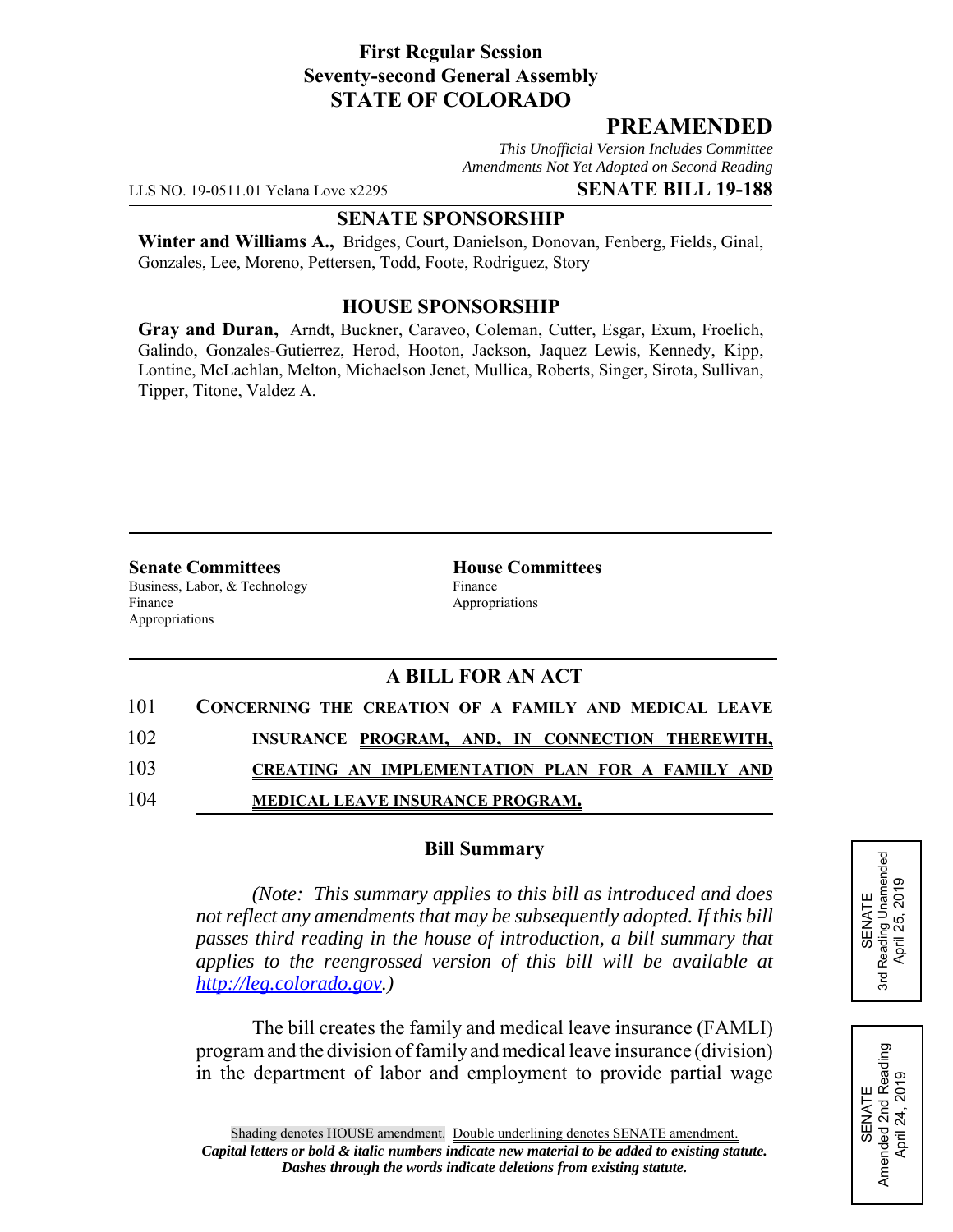replacement benefits to an eligible individual who takes leave from work:

- ! To care for a new child or a family member with a serious health condition;
- ! Because the eligible individual is unable to work due to the individual's own serious health condition or because the individual or a family member is the victim of abusive behavior; or
- ! Due to certain needs arising from a family member's active duty service.

Each employee and employer in the state will pay one-half the cost of a premium as specified in the bill, which premium is based on a percentage of the employee's yearly wages. The premiums are deposited into the family and medical leave insurance fund, and family and medical leave benefits are paid to eligible individuals from the fund. The division is established as an enterprise, and premiums paid into the fund are not considered state revenues for purposes of the taxpayer's bill of rights (TABOR).

| $\mathbf{1}$   | Be it enacted by the General Assembly of the State of Colorado:       |
|----------------|-----------------------------------------------------------------------|
| $\overline{2}$ | <b>SECTION 1.</b> In Colorado Revised Statutes, add part 3 to article |
| 3              | 13.3 of title 8 as follows:                                           |
| $\overline{4}$ | <u>PART 3</u>                                                         |
| 5              | FAMILY AND MEDICAL LEAVE IMPLEMENTATION                               |
| 6              | 8-13.3-301. Legislative declaration. (1)<br>THE<br><b>GENERAL</b>     |
| $\overline{7}$ | ASSEMBLY HEREBY FINDS AND DECLARES THAT:                              |
| 8              | (a) COLORADO IS A FAMILY-FRIENDLY STATE, AND PROVIDING THE            |
| 9              | WORKERS OF COLORADO WITH FAMILY AND MEDICAL LEAVE INSURANCE           |
| 10             | WILL ENCOURAGE AN ENTREPRENEURIAL ATMOSPHERE AND ECONOMIC             |
| 11             | <b>GROWTH AND PROMOTE A HEALTHY BUSINESS CLIMATE:</b>                 |
| 12             | (b) THE UNITED STATES IS THE ONLY INDUSTRIALIZED NATION IN            |
| 13             | THE WORLD THAT DOES NOT MANDATE ACCESS TO PAID LEAVE BENEFITS.        |
| 14             | SIMULTANEOUSLY, NEARLY HALF OF AMERICANS LIVE                         |
| 15             | PAYCHECK-TO-PAYCHECK AND ARE UNABLE TO ACCESS TWO THOUSAND            |
| 16             | DOLLARS IN THE EVENT OF AN EMERGENCY.                                 |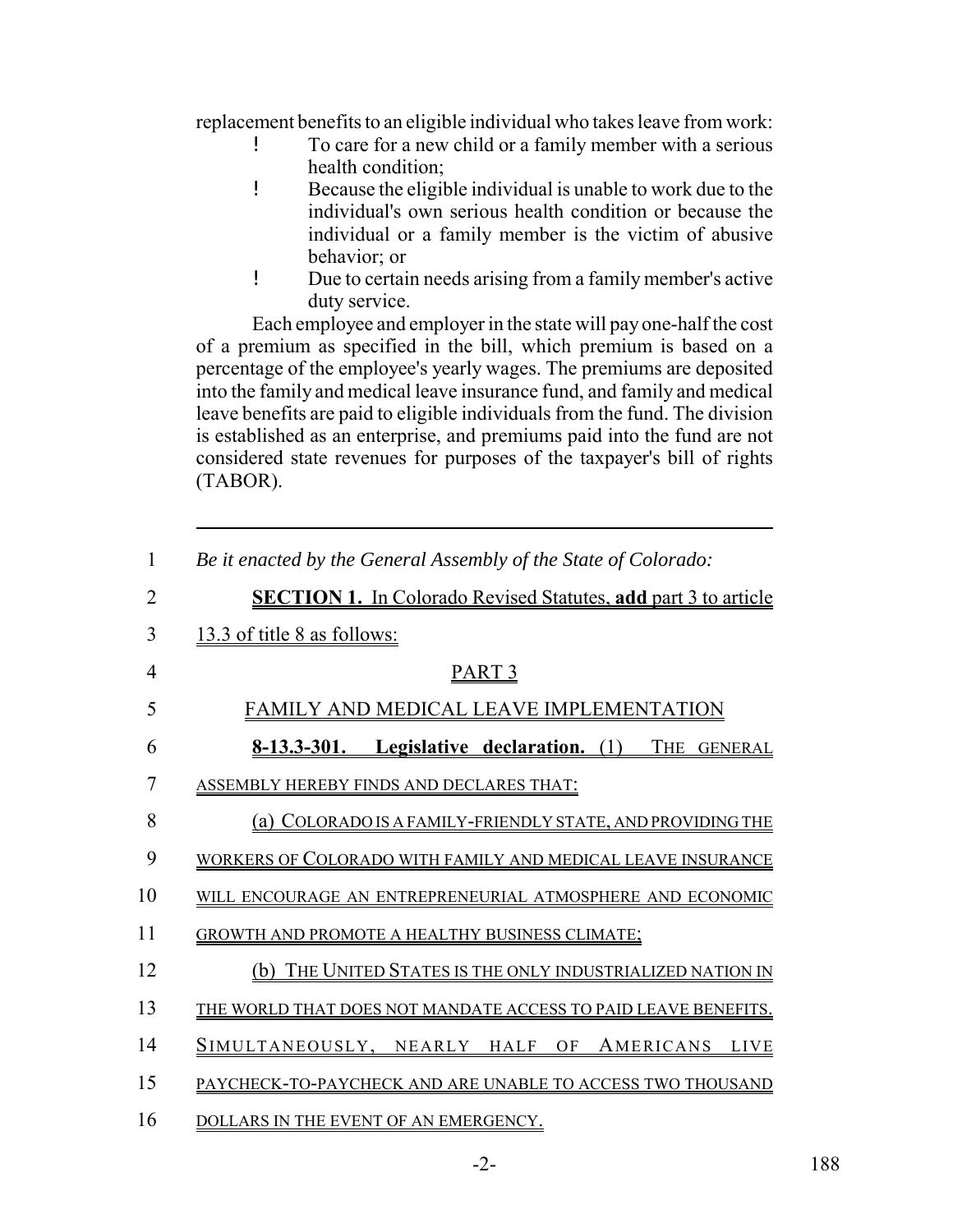| 1              | (c) THIS PART 3 PREPARES FOR THE IMPLEMENTATION OF A PAID          |
|----------------|--------------------------------------------------------------------|
| $\overline{2}$ | FAMILY AND MEDICAL LEAVE PROGRAM IN THE STATE BY COMPLETING A      |
| 3              | THOROUGH ANALYSIS OF PAID FAMILY AND MEDICAL LEAVE PROGRAMS BY     |
| $\overline{4}$ | EXPERTS IN THE FIELD, THE ESTABLISHMENT OF A FAMILY AND MEDICAL    |
| 5              | LEAVE IMPLEMENTATION TASK FORCE, AND ACTUARIAL AND THIRD-PARTY     |
| 6              | STUDIES.                                                           |
| 7              | (d) AS SPECIFIED IN THIS PART 3:                                   |
| 8              | (1) THE TIMELINE FOR THE ANALYSIS AND IMPLEMENTATION OF A          |
| 9              | STATEWIDE PAID FAMILY AND MEDICAL LEAVE PROGRAM IS AS FOLLOWS:     |
| 10             | (A) BY JULY 1, 2019, APPOINTING AUTHORITIES ARE REQUIRED TO        |
| 11             | MAKE THEIR APPOINTMENTS TO THE TASK FORCE;                         |
| 12             | BY OCTOBER 1, 2019, THE DEPARTMENT IS REQUIRED TO<br>(B)           |
| 13             | PROVIDE THE TASK FORCE WITH THE RESULTS OF A THIRD-PARTY STUDY     |
| 14             | AND PAID FAMILY AND MEDICAL LEAVE PLAN RECOMMENDATIONS FROM        |
| 15             | THE EXPERTS IN THE FIELD; AND THE TASK FORCE IS REQUIRED TO ACCEPT |
| 16             | AND CONSIDER PUBLIC COMMENT REGARDING THE ADMINISTRATION AND       |
| 17             | ESTABLISHMENT OF A PAID FAMILY AND MEDICAL LEAVE PROGRAM;          |
| 18             | BY NOVEMBER 1, 2019, THE TASK FORCE SHALL MAKE ITS                 |
| 19             | INITIAL RECOMMENDATION ON A FAMILY AND MEDICAL LEAVE PROGRAM       |
| 20             | FOR EMPLOYEES IN THE STATE AND PROVIDE THE RECOMMENDATION TO AN    |
| 21             | ACTUARY CONTRACTED BY THE DEPARTMENT;                              |
| 22             | BY DECEMBER 1, 2019, AN INDEPENDENT ACTUARIAL                      |
| 23             | ANALYSIS MUST BE COMPLETED AND SUBMITTED TO THE TASK FORCE;        |
| 24             | BY JANUARY 8, 2020, THE TASK FORCE SHALL REPORT ITS<br>(E)         |
| 25             | FINAL RECOMMENDATION ON A PAID FAMILY AND MEDICAL LEAVE            |
| 26             | PROGRAM FOR ALL EMPLOYEES IN THE STATE;                            |
| 27             | THE TIMELINE MAY ALSO BE ASSUMED AS FOLLOWS:                       |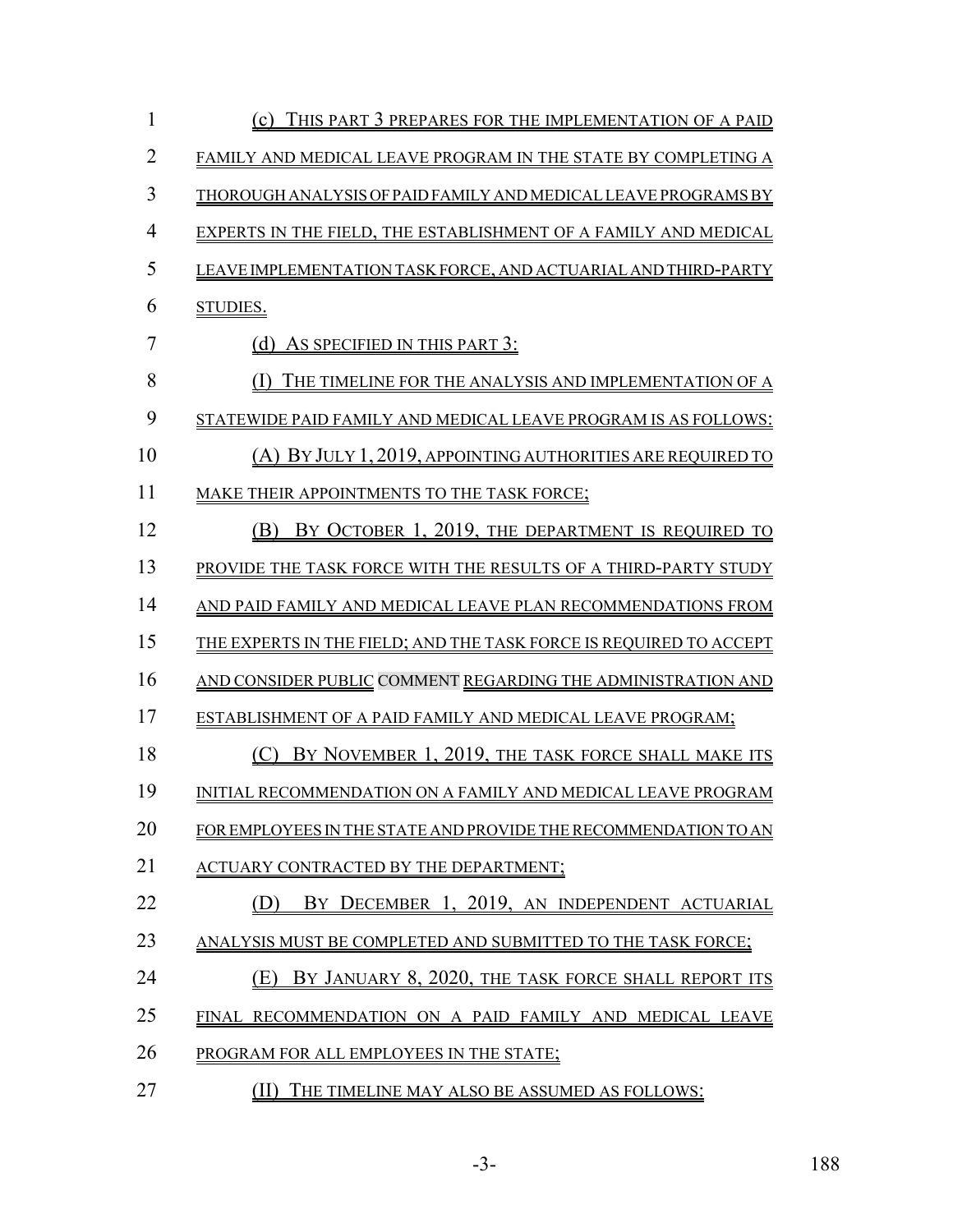| $\mathbf{1}$   | (A) BY JULY 1, 2020, THE FAMILY AND MEDICAL LEAVE PROGRAM           |
|----------------|---------------------------------------------------------------------|
| $\overline{2}$ | WILL BE ESTABLISHED;                                                |
| 3              | (B) BY JANUARY 1, 2022, THE PUBLIC EDUCATION AND OUTREACH           |
| $\overline{4}$ | <b>CAMPAIGN WILL BEGIN;</b>                                         |
| 5              | (C) BY JANUARY 1, 2023, THE FAMILY AND MEDICAL LEAVE                |
| 6              | PROGRAM FUNDING WILL BEGIN; AND                                     |
| $\overline{7}$ | (D) BY JANUARY 1, 2024, THE FAMILY AND MEDICAL LEAVE                |
| 8              | PROGRAM WILL START PAYING BENEFITS.                                 |
| 9              | (e) THE INTENT OF THIS PART 3 IS TO ASSIST IN THE PREPARATION       |
| 10             | OF LEGISLATION IN THE 2020 LEGISLATIVE SESSION ESTABLISHING A PAID  |
| 11             | FAMILY AND MEDICAL LEAVE PROGRAM IN THE STATE.                      |
| 12             | <b>8-13.3-302. Definitions.</b> As USED IN THIS PART 3, UNLESS THE  |
| 13             | <b>CONTEXT OTHERWISE REQUIRES:</b>                                  |
| 14             | (1) "DEPARTMENT" MEANS THE DEPARTMENT OF LABOR AND                  |
| 15             | <b>EMPLOYMENT.</b>                                                  |
| 16             | (2) "EXECUTIVE DIRECTOR" MEANS THE EXECUTIVE DIRECTOR OF            |
| 17             | <b>THE DEPARTMENT.</b>                                              |
| 18             | (3) "TASK FORCE" MEANS THE FAMILY AND MEDICAL LEAVE                 |
| 19             | <b>IMPLEMENTATION TASK FORCE CREATED IN SECTION 8-13.3-304 (1).</b> |
| 20             | 8-13.3-303. Department to perform analyses. (1) (a)<br><b>THE</b>   |
| 21             | DEPARTMENT SHALL ANALYZE THE FEASIBILITY OF CONTRACTING WITH A      |
| 22             | THIRD PARTY TO ADMINISTER PARTS OF A PAID FAMILY AND MEDICAL        |
| 23             | LEAVE PROGRAM FOR ALL EMPLOYEES IN THE STATE AS AN ALTERNATIVE      |
| 24             | TO STATE ADMINISTRATION OF ALL ASPECTS OF SUCH A PROGRAM. IN        |
| 25             | DETERMINING WHETHER A THIRD PARTY SHOULD ADMINISTER PARTS OF A      |
| 26             | PAID FAMILY AND MEDICAL LEAVE PROGRAM, THE DEPARTMENT SHALL         |
| 27             | CONSIDER WHETHER DOING SO WOULD BE COST-EFFECTIVE, IN THE SHORT     |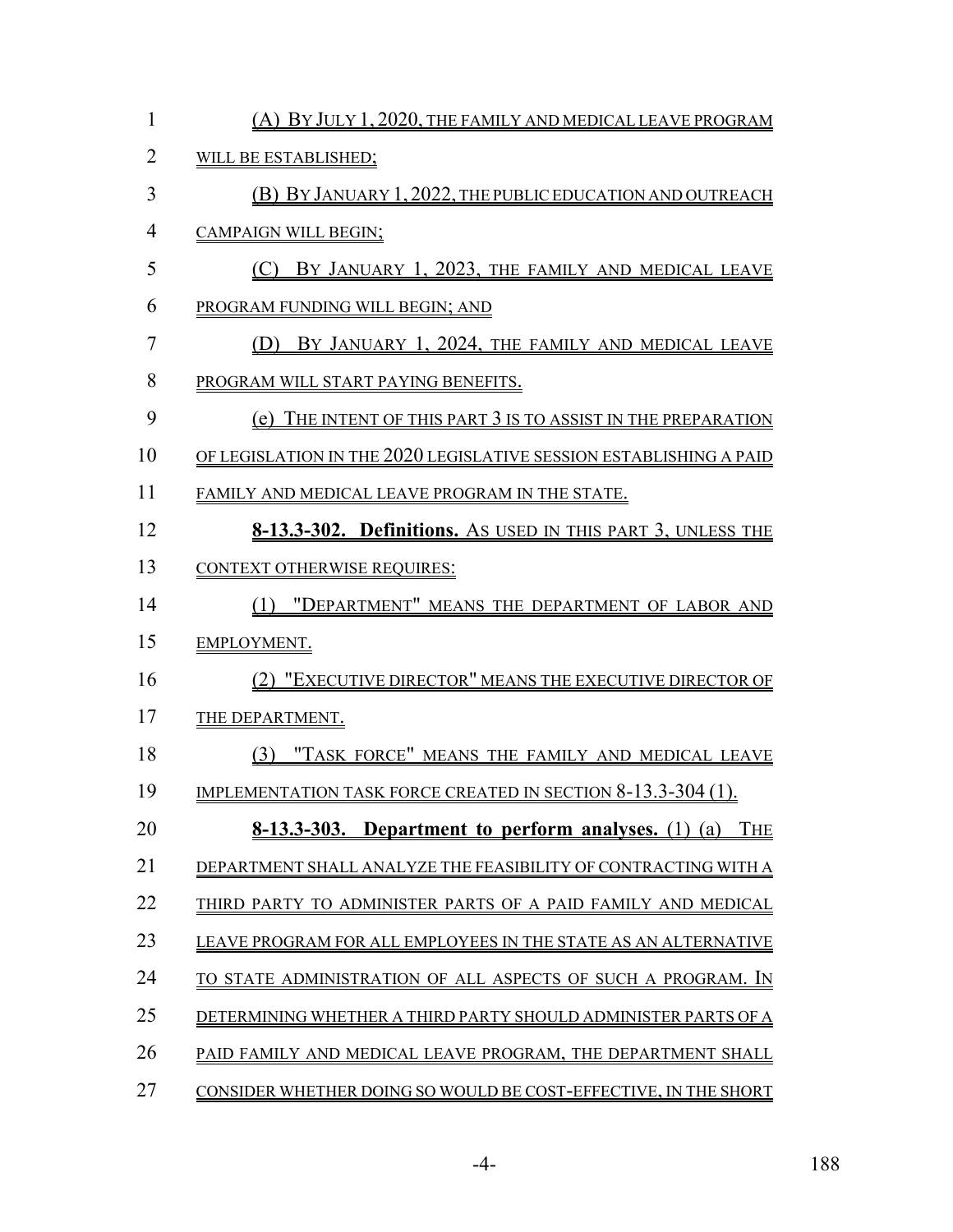| $\mathbf{1}$   | TERM AND IN THE LONG TERM FOR BOTH THE STATE AND COVERED          |
|----------------|-------------------------------------------------------------------|
| $\overline{2}$ | INDIVIDUALS, AND LEAD TO MORE EFFICIENT PROGRAM ADMINISTRATION    |
| 3              | BENEFIT MANAGEMENT WHILE ASSURING QUALITY, WORKER<br><b>AND</b>   |
| $\overline{4}$ | EXPERIENCE, AFFORDABILITY, COVERAGE, AND PROGRAM                  |
| 5              | ACCOUNTABILITY, AS COMPARED TO IF THE STATE ADMINISTERS ALL       |
| 6              | ASPECTS OF THE PROGRAM.                                           |
| 7              | IN FULFILLING THE REQUIREMENTS OF THIS SUBSECTION (1),<br>(b)     |
| 8              | THE DEPARTMENT SHALL MAKE A REQUEST FOR INFORMATION FROM THIRD    |
| 9              | PARTIES THAT MAY BE WILLING TO ADMINISTER SINGLE OR MULTIPLE      |
| 10             | PARTS OF A PAID FAMILY AND MEDICAL LEAVE PROGRAM. THE REQUESTS    |
| 11             | FOR INFORMATION PURSUANT TO THIS SUBSECTION $(1)(b)$ MUST SOLICIT |
| 12             | INFORMATION FROM THIRD PARTIES THAT INCLUDES, BUT IS NOT LIMITED  |
| 13             | TO, THE THIRD PARTY'S:                                            |
| 14             | PRIOR EXPERIENCE WITH PAID FAMILY AND MEDICAL LEAVE               |
| 15             | INSURANCE OR PROVIDING MONETARY BENEFITS IN COLORADO RELATED      |
| 16             | TO EMPLOYEES TAKING LEAVE FROM WORK DUE TO SERIOUS HEALTH         |
| 17             | CONDITIONS, PARENTAL BONDING, OR OTHER FAMILY AND MEDICAL LEAVE   |
| 18             | PURPOSES;                                                         |
| 19             | (II)<br>COMMITMENT TO AFFIRMATIVE ACTION, DIVERSITY, EQUITY,      |
| 20             | AND INCLUSION POLICIES;                                           |
| 21             | TII)<br>LANGUAGE ACCESS EXPERIENCE AND<br><b>CULTURAL</b>         |
| 22             | <b>COMPETENCY; AND</b>                                            |
| 23             | CURRENT OR EXPECTED EMPLOYEE PAY RATES AND BENEFITS.              |
| 24             | (c)<br>ANY STUDY PURSUANT TO THIS SECTION MUST CONSIDER:          |
| 25             | (I)<br>THE ESTIMATED DIFFERENCE IN ADMINISTRATIVE COSTS           |
| 26             | CHARGED BY THIRD PARTIES AS COMPARED TO A STATE-RUN PAID FAMILY   |
| 27             | AND MEDICAL LEAVE PROGRAM;                                        |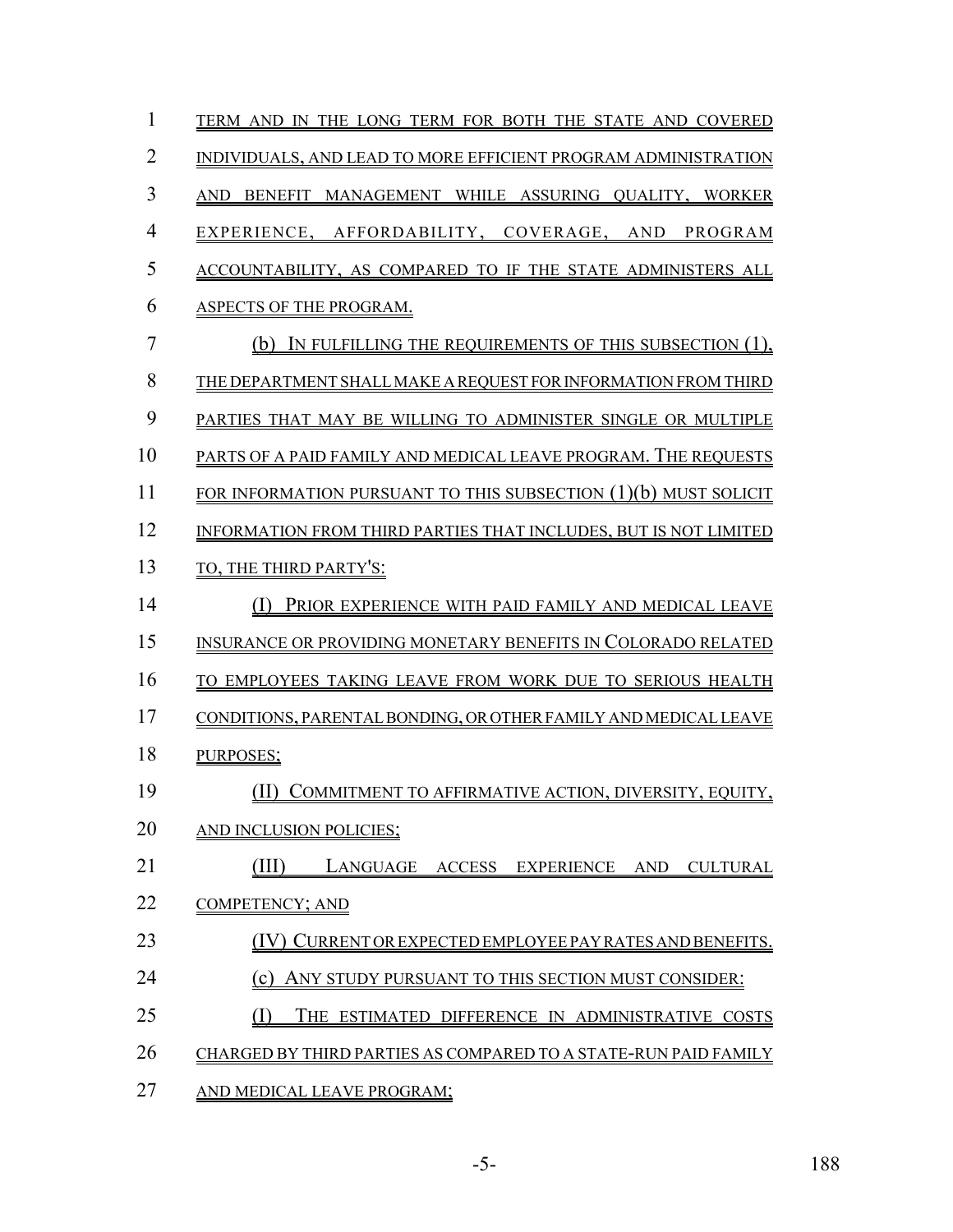| $\mathbf{1}$   | (II) THE ESTIMATED DIFFERENCE IN CLAIMS PROCESSING SPEEDS;       |
|----------------|------------------------------------------------------------------|
| $\overline{2}$ | (III)<br>THE STATE'S COSTS TO OVERSEE ANY THIRD PARTY            |
| 3              | ADMINISTRATION, INCLUDING COSTS TO CONDUCT ANNUAL AUDITS AND     |
| $\overline{4}$ | REVIEW REGULAR REPORTS FROM THE THIRD PARTY;                     |
| 5              | (IV)<br>THE ABILITY OF A THIRD PARTY TO SATISFY NECESSARY        |
| 6              | WORKER PRIVACY AND CONFIDENTIALITY REQUIREMENTS;                 |
| $\overline{7}$ | (V) THE ABILITY OF A THIRD PARTY TO ACCESS EXISTING STATE        |
| 8              | DATA OR TO EFFECTIVELY INTERFACE WITH THE DEPARTMENT'S SYSTEMS   |
| 9              | AND INFORMATION;                                                 |
| 10             | (VI) THE POTENTIAL COSTS AND CHALLENGES ASSOCIATED WITH          |
| 11             | TERMINATING A THIRD-PARTY CONTRACT DUE TO QUALITY OR             |
| 12             | COMPLIANCE CONCERNS FOLLOWING IMPLEMENTATION OF THE PROGRAM,     |
| 13             | AS WELL AS THE FEASIBILITY OF TIMELY SUBSTITUTING ADMINISTRATION |
| 14             | BY THE STATE OR A DIFFERENT THIRD PARTY WITHOUT A DISRUPTION IN  |
| 15             | BENEFITS AND ADMINISTRATION; AND                                 |
| 16             | (VII) A TIMELINE THAT PRESUMES A PAID FAMILY AND MEDICAL         |
| 17             | LEAVE PROGRAM THAT IS ESTABLISHED BY JULY 1, 2020; BEGINS PUBLIC |
| 18             | EDUCATION AND OUTREACH ON JANUARY 1, 2022; ESTABLISHES THE       |
| 19             | FUNDING STREAM ON JANUARY 1, 2023; AND STARTS PAYING BENEFITS ON |
| 20             | <u>JANUARY 1, 2024.</u>                                          |
| 21             | (d) THE DEPARTMENT'S STUDY MUST SPECIFICALLY ADDRESS THE         |
| 22             | EFFECT OF USING A THIRD-PARTY ADMINISTRATOR ON THE FOLLOWING     |
| 23             | ASPECTS OF A PAID FAMILY AND MEDICAL LEAVE PROGRAM:              |
| 24             | CLAIMS APPEALS AND ADMINISTRATIVE ENFORCEMENT;                   |
| 25             | PREMIUM RATES SETTING AND COLLECTION OF PREMIUMS;                |
| 26             | (III)<br>APPROVAL AND OVERSIGHT OF PRIVATE PLANS, IF             |
| 27             | <b>APPLICABLE; AND</b>                                           |

-6- 188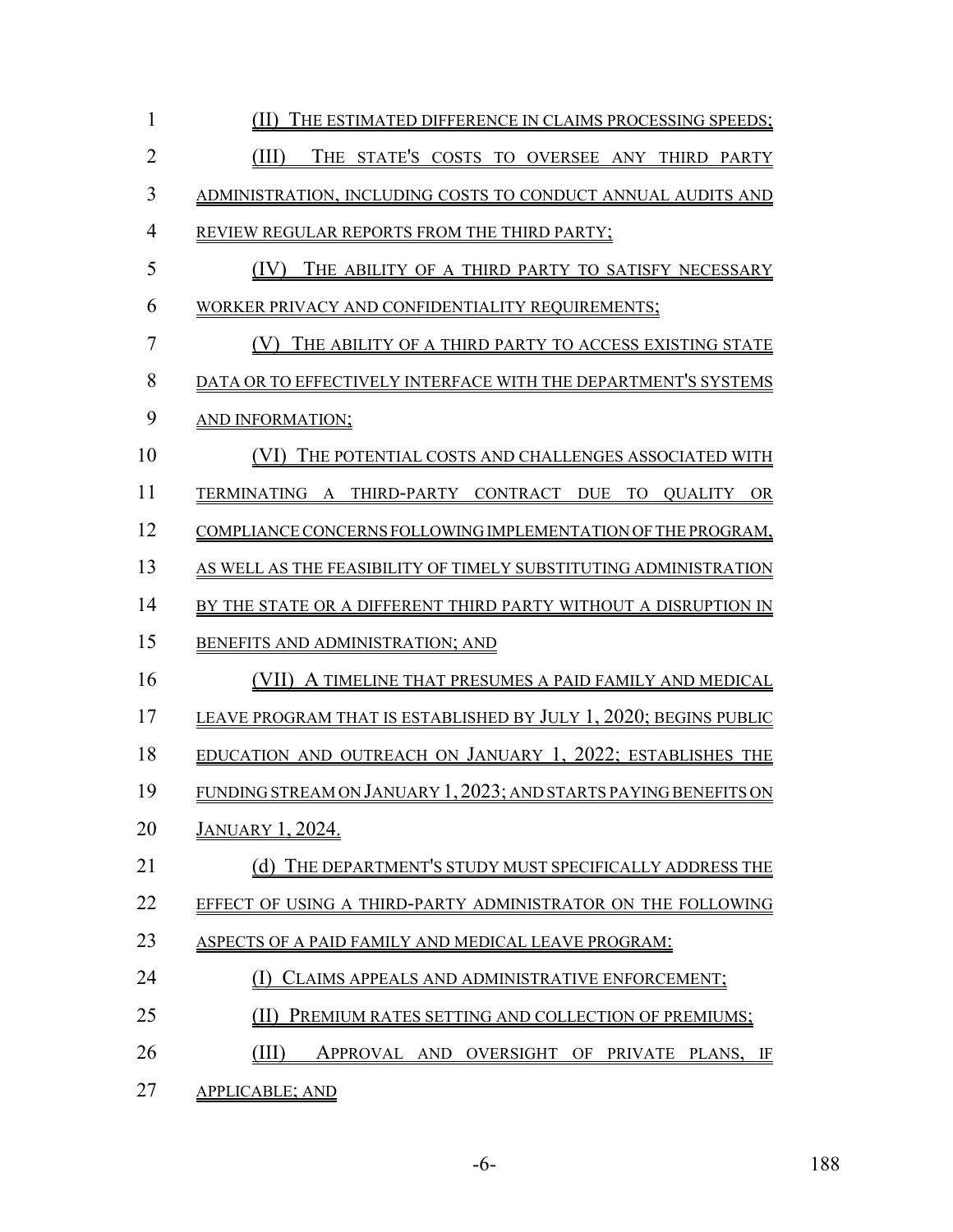| 1              | (IV) MANAGEMENT OF ELECTIVE COVERAGE OF EMPLOYEES WHO           |
|----------------|-----------------------------------------------------------------|
| $\overline{2}$ | MAY NOT BE INCLUDED IN THE PROGRAM.                             |
| 3              | (2) (a) (I) THE DEPARTMENT SHALL CONTRACT WITH AT LEAST         |
| $\overline{4}$ | THREE EXPERTS IN THE FIELD OF PAID FAMILY AND MEDICAL LEAVE     |
| 5              | SELECTED BY THE TASK FORCE. THE EXPERTS MUST BE LOCAL AND       |
| 6              | <b>NATIONAL EXPERTS:</b>                                        |
| 7              | (A) WITH DEMONSTRATED EXPERIENCE STUDYING THE HEALTH,           |
| 8              | ECONOMIC, AND SOCIAL BENEFITS OF ACCESS TO PAID LEAVE; THE COST |
| 9              | AND ECONOMIC IMPACT OF PAID LEAVE; AND THE DRAFTING AND         |
| 10             | IMPLEMENTATION OF PAID FAMILY AND MEDICAL LEAVE PROGRAMS AT     |
| 11             | THE STATE LEVEL; AND                                            |
| 12             | WHO HAVE SOME FAMILIARITY WITH CROSS-STATE<br>(B)               |
| 13             | <b>COMPARISONS.</b>                                             |
| 14             | THE DEPARTMENT SHALL COMMISSION A REPORT FROM THE<br>(II)       |
| 15             | EXPERTS UNDER CONTRACT WITH THE DEPARTMENT PURSUANT TO THIS     |
| 16             | SUBSECTION $(2)(a)$ ON THE ESTABLISHMENT OF A PAID FAMILY AND   |
| 17             | <b>THE</b><br>MEDICAL LEAVE PROGRAM FOR EMPLOYEES IN THE STATE. |
| 18             | RECOMMENDATIONS MUST SPECIFY THE PARAMETERS THAT ENSURE THAT    |
| 19             | A PROGRAM:                                                      |
| 20             | (A) IS AFFORDABLE FOR THE LOWEST WAGE WORKERS;                  |
| 21             | (B)<br>IS EQUITABLE ACROSS WORKERS OF ALL INCOMES AND           |
| 22             | <b>CLASSIFICATIONS;</b>                                         |
| 23             | IS ACCESSIBLE PARTICULARLY TO WORKERS LEAST LIKELY TO           |
| 24             | HAVE ACCESS TO PAID LEAVE TODAY;                                |
| 25             | IS ADEQUATE; AND                                                |
| 26             | (E)<br>INCLUDES A MINIMUM DURATION OF LEAVE THAT MEETS          |
| 27             | EVIDENCE-BASED STANDARDS AND WAGE REPLACEMENT THAT IS           |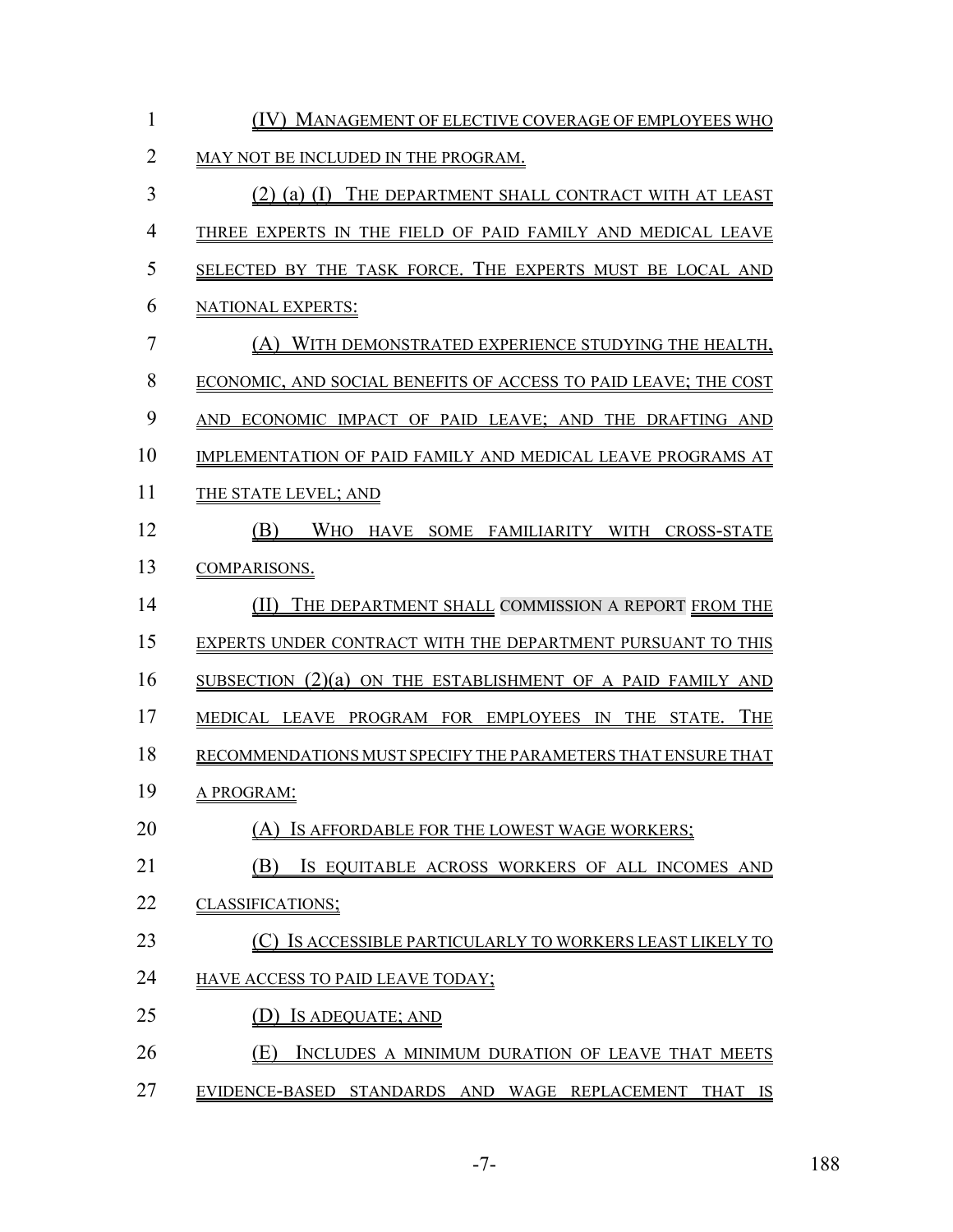| 1              | SUFFICIENT TO ALLOW THE LOWEST WAGE WORKERS TO PARTICIPATE.       |
|----------------|-------------------------------------------------------------------|
| $\overline{2}$ | (b)<br>THE RECOMMENDATIONS MUST REVIEW, EVALUATE, AND             |
| 3              | ASSESS AT LEAST THE FOLLOWING ELEMENTS, WITHOUT LIMITATION:       |
| $\overline{4}$ | THE PURPOSES OF THE LEAVE, INCLUDING SERIOUS ILLNESS,<br>(1)      |
| 5              | CARING FOR A LOVED ONE WITH A SERIOUS ILLNESS, BONDING WITH A NEW |
| 6              | CHILD, AND NEEDS ARISING FROM MILITARY DEPLOYMENT AND THE         |
| 7              | EFFECTS OF DOMESTIC VIOLENCE, STALKING, AND SEXUAL ASSAULT;       |
| 8              | SELF-EMPLOYED WORKERS' ACCESS TO PAID FAMILY AND<br>(II)          |
| 9              | MEDICAL LEAVE AND A MECHANISM TO ALLOW SELF-EMPLOYED WORKERS      |
| 10             | TO PARTICIPATE;                                                   |
| 11             | ELIGIBILITY TO TAKE LEAVE;<br>(III)                               |
| 12             | THE DEFINITION OF FAMILY OR FAMILY MEMBER FOR WHOM<br>(IV)        |
| 13             | AN INDIVIDUAL MAY TAKE LEAVE FOR PURPOSES OF PROVIDING CARE;      |
| 14             | JOB PROTECTION AND OTHER EMPLOYMENT PROTECTIONS,<br>( V )         |
| 15             | INCLUDING THEIR EFFECT ON AN INDIVIDUAL'S ABILITY TO TAKE LEAVE;  |
| 16             | THE DURATION OF LEAVE;<br>(VI)                                    |
| 17             | (VII)<br>THE AMOUNT OF THE WAGE REPLACEMENT;                      |
| 18             | (VIII)<br>THE MAXIMUM WEEKLY WAGE REPLACEMENT AMOUNT;             |
| 19             | THE PROGRAM FUNDING STRUCTURE;<br>(IX)                            |
| 20             | PROGRAM IMPLEMENTATION;                                           |
| 21             | (XI)<br>THE ROLE OF THIRD-PARTY VENDORS ON PROGRAM                |
| 22             | SUSTAINABILITY;                                                   |
| 23             | (XII) THE SOLVENCY OF A PAID FAMILY AND MEDICAL LEAVE FUND        |
| 24             | UNDER VARIOUS MODELS;                                             |
| 25             | (XIII)<br>THE PORTABILITY OF PAID FAMILY AND MEDICAL LEAVE        |
| 26             | <b>BENEFITS;</b>                                                  |
| 27             | (XIV)<br>THE SUSTAINABILITY OF A PAID FAMILY AND MEDICAL          |

-8- 188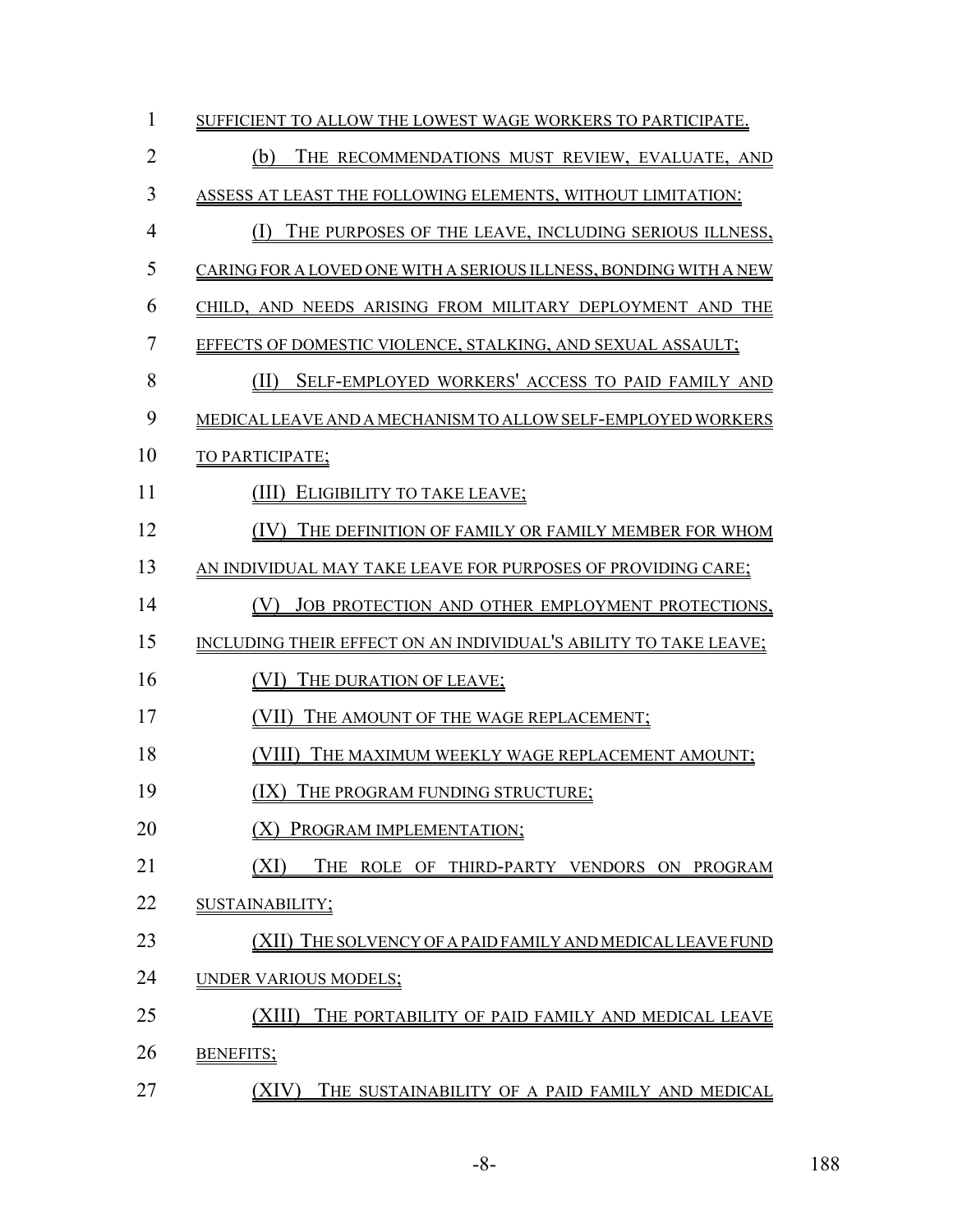1 LEAVE PROGRAM;

| $\overline{2}$ | (XV) HOW A PAID FAMILY AND MEDICAL LEAVE PROGRAM WOULD           |
|----------------|------------------------------------------------------------------|
| 3              | <b>INTERACT WITH OTHER BENEFITS; AND</b>                         |
| $\overline{4}$ | (XVI) A TIMELINE THAT PRESUMES A PAID FAMILY AND MEDICAL         |
| 5              | LEAVE PROGRAM THAT IS ESTABLISHED BY JULY 1, 2020; BEGINS        |
| 6              | EDUCATION AND OUTREACH ON JANUARY 1, 2022; ESTABLISHES THE       |
| $\overline{7}$ | FUNDING STREAM ON JANUARY 1, 2023; AND STARTS PAYING BENEFITS ON |
| 8              | <u>January 1, 2024.</u>                                          |
| 9              | (3) NO LATER THAN OCTOBER 1, 2019:                               |
| 10             | (a) THE DEPARTMENT SHALL PROVIDE THE TASK FORCE CREATED          |
| 11             | IN SECTION 8-13.3-304 WITH:                                      |
| 12             | (I)<br>THE RESULTS OF THE THIRD-PARTY STUDY CONDUCTED            |
| 13             | <b>PURSUANT TO SUBSECTION (1) OF THIS SECTION; AND</b>           |
| 14             | (II) THE PAID FAMILY AND MEDICAL LEAVE PLAN REPORT FROM          |
| 15             | EXPERTS COMMISSIONED IN ACCORDANCE WITH SUBSECTION (2) OF THIS   |
| 16             | <b>SECTION; AND</b>                                              |
| 17             | THE DEPARTMENT OF PUBLIC HEALTH AND ENVIRONMENT<br>(b)           |
| 18             | SHALL PROVIDE THE TASK FORCE WITH A REPORT DETAILING THE HEALTH  |
| 19             | BENEFITS RELATED TO PAID FAMILY AND MEDICAL LEAVE.               |
| 20             | (4) THE DEPARTMENT SHALL CONTRACT FOR THE SERVICES OF A          |
| 21             | QUALIFIED PRIVATE ACTUARY TO PERFORM AN ACTUARIAL STUDY OF THE   |
| 22             | INITIAL RECOMMENDATION FOR A FAMILY AND MEDICAL LEAVE PROGRAM    |
| 23             | CREATED BY THE TASK FORCE PURSUANT TO SECTION 8-13.3-304 (8)(b). |
| 24             | THE ACTUARIAL STUDY SHALL BE PROVIDED TO THE TASK FORCE NO LATER |
| 25             | <b>THAN DECEMBER 1, 2019.</b>                                    |
| 26             | 8-13.3-304. Family and medical leave implementation task         |
| 27             | force. (1) THERE IS HEREBY CREATED IN THE DEPARTMENT THE FAMILY  |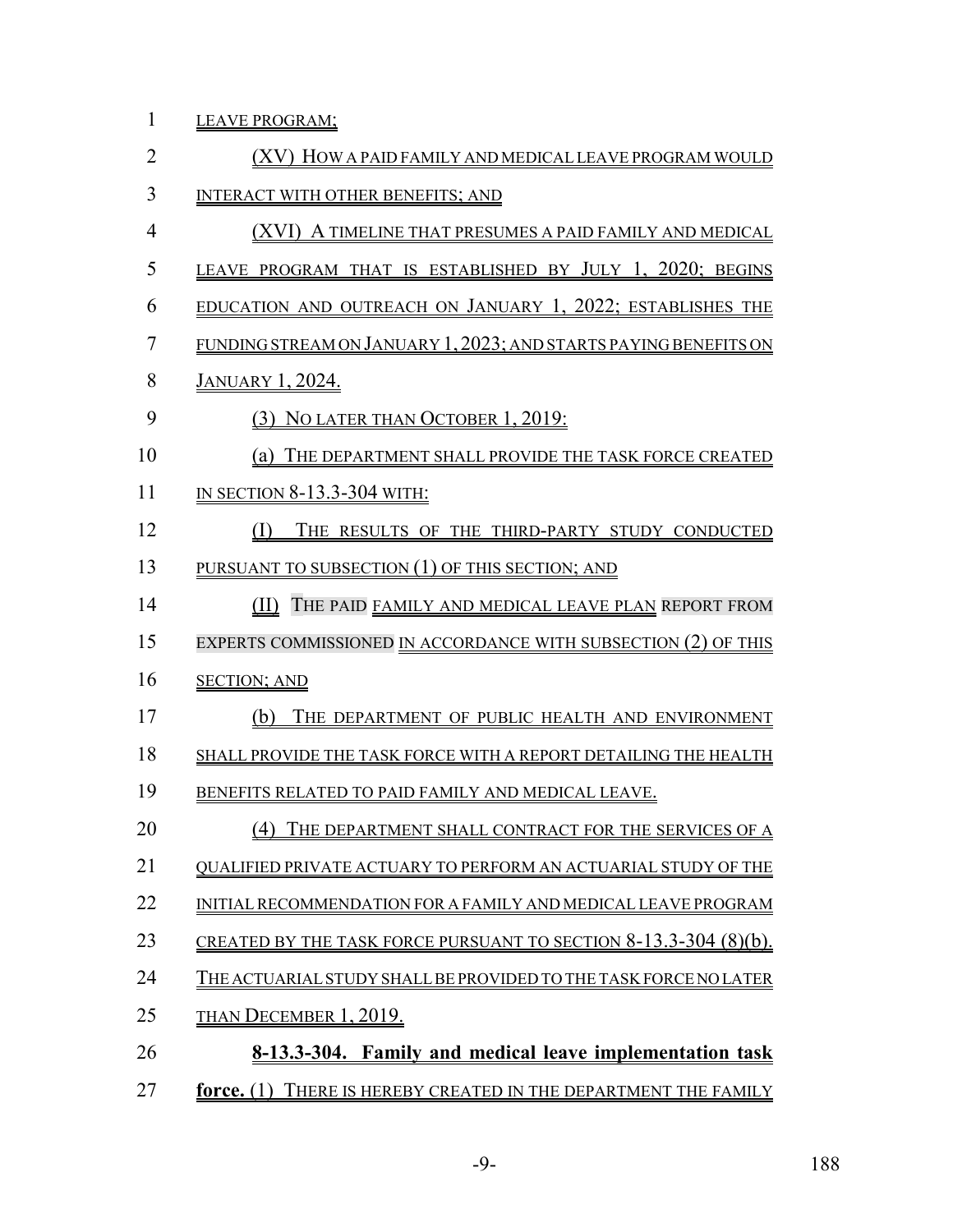| 1              | AND MEDICAL LEAVE IMPLEMENTATION TASK FORCE.                        |
|----------------|---------------------------------------------------------------------|
| $\overline{2}$ | THE TASK FORCE CONSISTS OF THE FOLLOWING MEMBERS:                   |
| 3              | THREE MEMBERS WHO ARE WORKERS OR REPRESENT AN<br>(a)                |
| $\overline{4}$ | ORGANIZATION THAT REPRESENTS WORKERS' INTERESTS IN PAID FAMILY      |
| 5              | AND MEDICAL LEAVE, EACH OF WHOM SHALL BE APPOINTED FROM A LIST      |
| 6              | OF AT LEAST THREE NAMES SUBMITTED BY A RECOGNIZED STATEWIDE         |
| 7              | ORGANIZATION THAT PROMOTES WORKERS' RIGHTS;                         |
| 8              | (b) THREE MEMBERS WHO ARE PRIVATE EMPLOYERS WITH A RANGE            |
| 9              | OF BUSINESS SIZE AND EXPERIENCE IN PROVIDING EMPLOYEES WITH PAID    |
| 10             | FAMILY AND MEDICAL LEAVE, EACH OF WHOM SHALL BE APPOINTED FROM      |
| 11             | A LIST OF AT LEAST THREE NAMES SUBMITTED BY A RECOGNIZED            |
| 12             | STATEWIDE ORGANIZATION OF EMPLOYERS;                                |
| 13             | (c) ONE MEMBER WHO IS A REPRESENTATIVE OF A STATE POLICY            |
| 14             | ORGANIZATION THAT WORKS ON ISSUES OF ECONOMIC OPPORTUNITY;          |
| 15             | (d) ONE MEMBER WHO IS A PRIVATE INSURER WITH EXPERIENCE IN          |
| 16             | ADMINISTERING TEMPORARY DISABILITY OR FAMILY AND MEDICAL LEAVE      |
| 17             | <b>INSURANCE BENEFITS:</b>                                          |
| 18             | <b>ONE</b><br>MEMBER WHO REPRESENTS A STATE<br>(e)<br><b>POLICY</b> |
| 19             | ORGANIZATION THAT WORKS ON HEALTH ADVOCACY;                         |
| 20             | (f) ONE LABOR ECONOMIST WITH DEMONSTRATED RESEARCH OR               |
| 21             | EXPERTISE IN STUDYING PAID FAMILY AND MEDICAL LEAVE AND LABOR       |
| 22             | STANDARDS, AND THE DATA NECESSARY TO DO SO;                         |
| 23             | ONE MEMBER WHO IS A REPRESENTATIVE OF A STATEWIDE<br>(g)            |
| 24             | DOMESTIC VIOLENCE ORGANIZATION;                                     |
| 25             | ONE MEMBER WHO IS A PROFESSIONAL FROM A RECOGNIZED<br>(h)           |
| 26             | INSTITUTION OF HIGHER EDUCATION AND WHO HAS EXPERTISE IN            |
| 27             | STUDYING PAID FAMILY AND MEDICAL LEAVE;                             |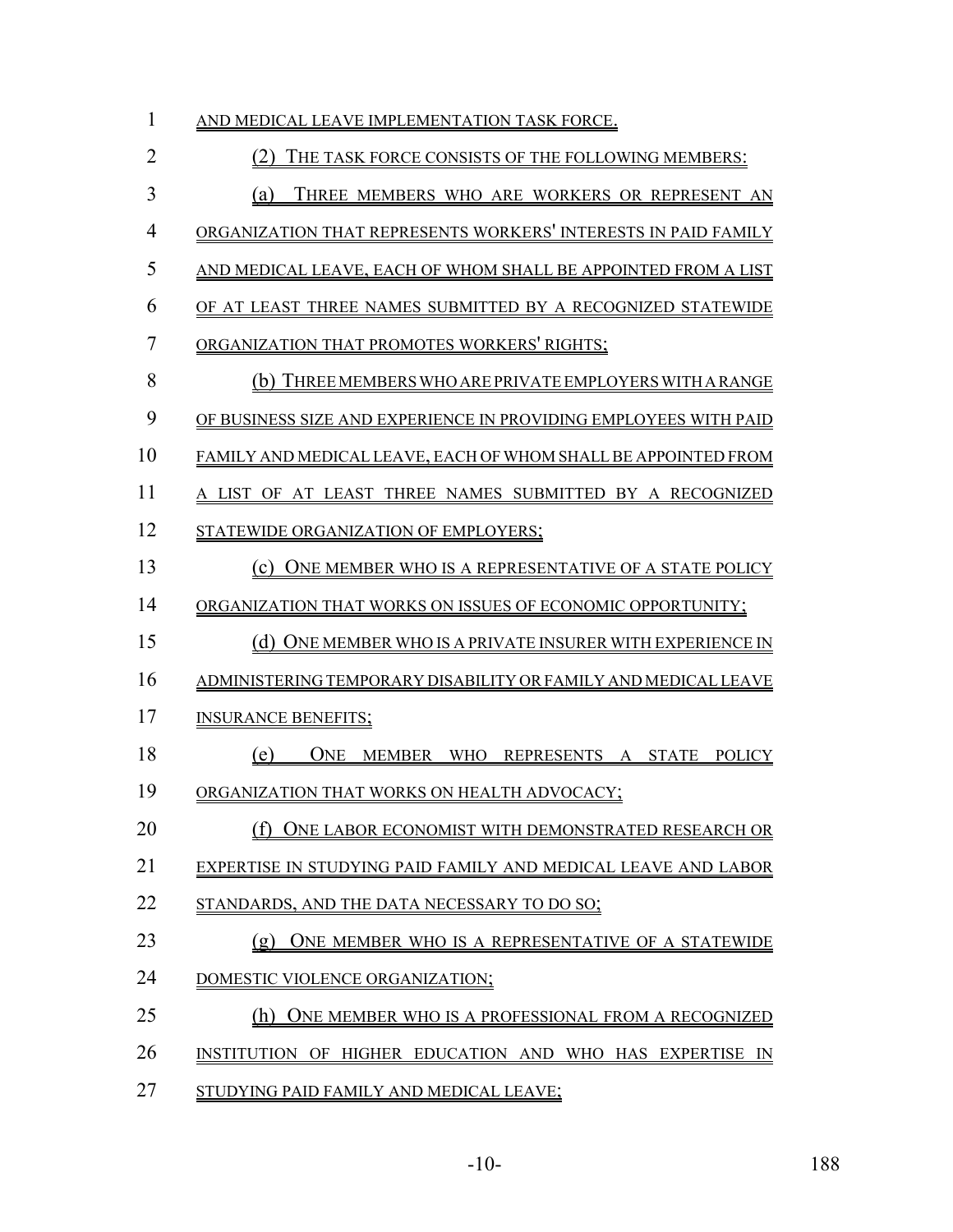| $\mathbf{1}$   | <u>ONE MEMBER WHO IS A REPRESENTATIVE OF ORGANIZED LABOR;</u><br>(1) |
|----------------|----------------------------------------------------------------------|
| $\overline{2}$ | AND                                                                  |
| 3              | TWO NONVOTING MEMBERS, ONE OF WHOM MUST REPRESENT                    |
| $\overline{4}$ | THE DEPARTMENT.                                                      |
| 5              | THE MEMBERS OF THE TASK FORCE ARE APPOINTED AS<br>(3)                |
| 6              | <b>FOLLOWS:</b>                                                      |
| 7              | THE GOVERNOR SHALL APPOINT ONE MEMBER;<br>(a)                        |
| 8              | THE SPEAKER OF THE HOUSE OF REPRESENTATIVES SHALL<br>(b)             |
| 9              | <b>APPOINT FOUR MEMBERS:</b>                                         |
| 10             | (c)<br>THE PRESIDENT OF THE SENATE SHALL APPOINT FOUR                |
| 11             | <b>MEMBERS;</b>                                                      |
| 12             | (d) THE HOUSE MINORITY LEADER SHALL APPOINT TWO MEMBERS;             |
| 13             | (e) THE SENATE MINORITY LEADER SHALL APPOINT TWO MEMBERS;            |
| 14             | THE EXECUTIVE DIRECTOR SHALL APPOINT ONE NONVOTING<br>(f)            |
| 15             | MEMBER; AND                                                          |
| 16             | (g) THE EXECUTIVE DIRECTOR OF THE DEPARTMENT OF PERSONNEL            |
| 17             | SHALL APPOINT ONE NONVOTING MEMBER.                                  |
| 18             | THE APPOINTING AUTHORITIES SHALL MAKE THE<br>$(4)$ (a)               |
| 19             | APPOINTMENTS TO THE TASK FORCE NO LATER THAN JULY 1, 2019.           |
| 20             | (b) IN MAKING THE APPOINTMENTS, THE APPOINTING AUTHORITIES           |
| 21             | SHALL ENSURE THAT THE APPOINTMENTS REFLECT COMMUNITIES OF            |
| 22             | COLOR, RURAL COMMUNITIES, AND HISTORICALLY UNDERUTILIZED             |
| 23             | BUSINESSES, AS DEFINED IN SECTION 24-49.5-105 (4).                   |
| 24             | THE DEPARTMENT SHALL ASSIST AND COORDINATE THE<br>(c)                |
| 25             | APPOINTING AUTHORITIES TO ENSURE THAT MEMBERS APPOINTED TO THE       |
| 26             | TASK FORCE PURSUANT TO SUBSECTION (3) OF THIS SECTION MEET THE       |
| 27             | MEMBERSHIP REQUIREMENTS SPECIFIED IN SUBSECTION (2) OF THIS          |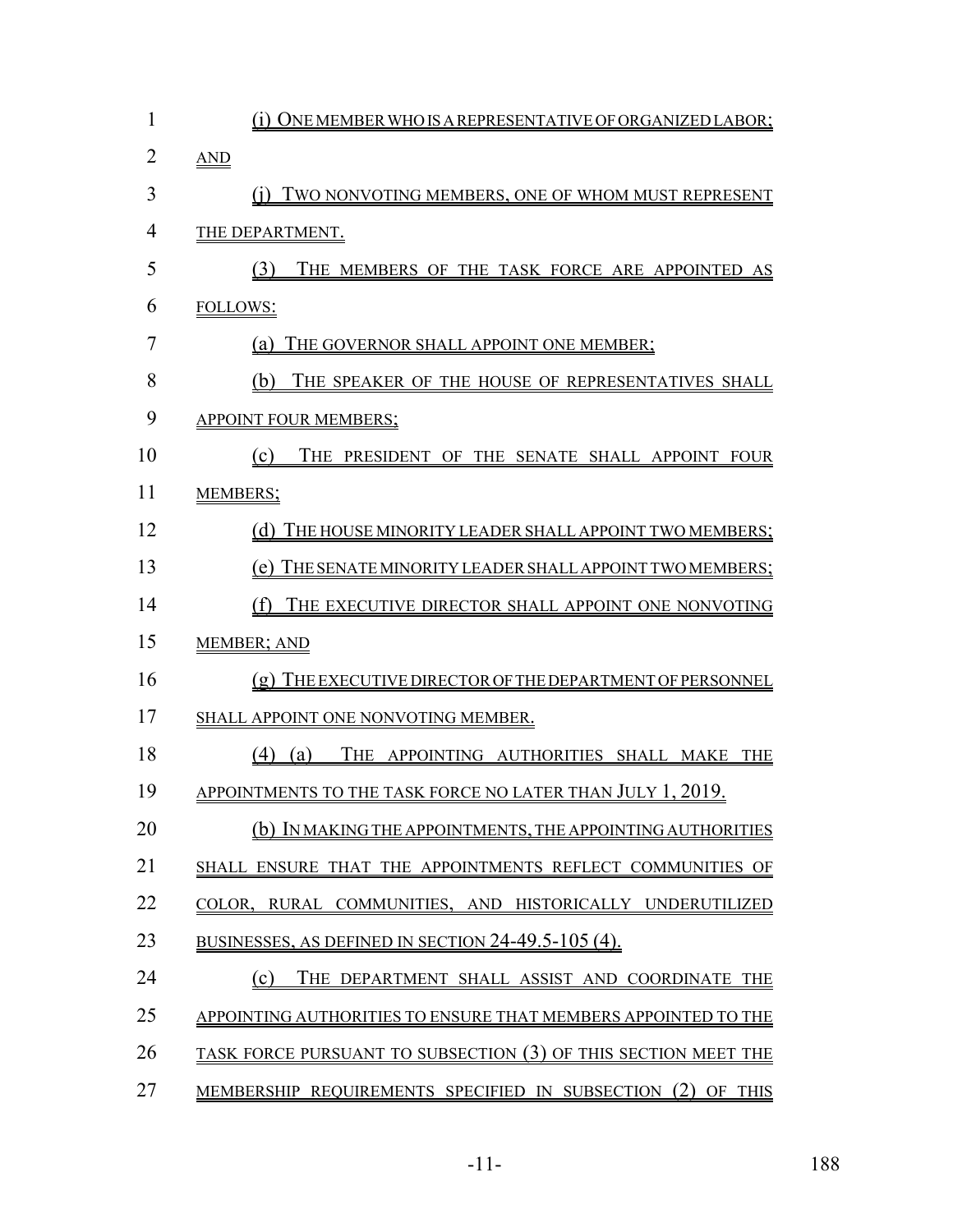1 <u>SECTION.</u>

| $\overline{2}$ | (5) EACH MEMBER OF THE TASK FORCE SERVES AT THE PLEASURE          |
|----------------|-------------------------------------------------------------------|
| 3              | OF THE APPOINTING AUTHORITY.                                      |
| 4              | (6)<br>EACH MEMBER OF THE TASK FORCE SERVES WITHOUT               |
| 5              | COMPENSATION BUT IS ENTITLED TO RECEIVE REIMBURSEMENT FOR         |
| 6              | ACTUAL AND NECESSARY EXPENSES THE MEMBER INCURS IN THE            |
| 7              | PERFORMANCE OF THE MEMBER'S DUTIES AS A MEMBER OF THE TASK        |
| 8              | FORCE.                                                            |
| 9              | (7) (a) THE MEMBER APPOINTED BY THE EXECUTIVE DIRECTOR            |
| 10             | SHALL CALL THE FIRST MEETING OF THE TASK FORCE.                   |
| 11             | THE TASK FORCE SHALL ELECT A CHAIR FROM AMONG ITS<br>(b)          |
| 12             | VOTING MEMBERS.                                                   |
| 13             | (8) (a) NO LATER THAN SEPTEMBER 1, 2019, THE TASK FORCE           |
| 14             | SHALL ACCEPT AND CONSIDER PUBLIC COMMENT REGARDING THE            |
| 15             | ADMINISTRATION AND ESTABLISHMENT OF A PAID FAMILY AND MEDICAL     |
| 16             | LEAVE PROGRAM IN THE STATE. THE TASK FORCE SHALL RECEIVE PUBLIC   |
| 17             | COMMENT FOR A MINIMUM OF THIRTY DAYS.                             |
| 18             | (b) NO LATER THAN NOVEMBER 1, 2019, THE TASK FORCE SHALL          |
| 19             | MAKE AN INITIAL RECOMMENDATION ON A FAMILY AND MEDICAL LEAVE      |
| 20             | PROGRAM FOR EMPLOYEES IN THE STATE AND PROVIDE<br><b>THE</b>      |
| 21             | RECOMMENDATION TO THE ACTUARY CONTRACTED BY THE DEPARTMENT        |
| 22             | PURSUANT TO SECTION 8-13.3-303 (4). IN MAKING THE RECOMMENDATION, |
| 23             | THE TASK FORCE SHALL CONSIDER THE INFORMATION IT RECEIVES         |
| 24             | <u>PURSUANT TO SECTION 8-13.3-303 (3).</u>                        |
| 25             | (c) NO LATER THAN JANUARY 8, 2020, AFTER CONSIDERATION OF         |
| 26             | THE ACTUARIAL ANALYSIS PERFORMED ON THE TASK FORCE'S INITIAL      |
| 27             | RECOMMENDATION, THE TASK FORCE SHALL REPORT ITS FINAL             |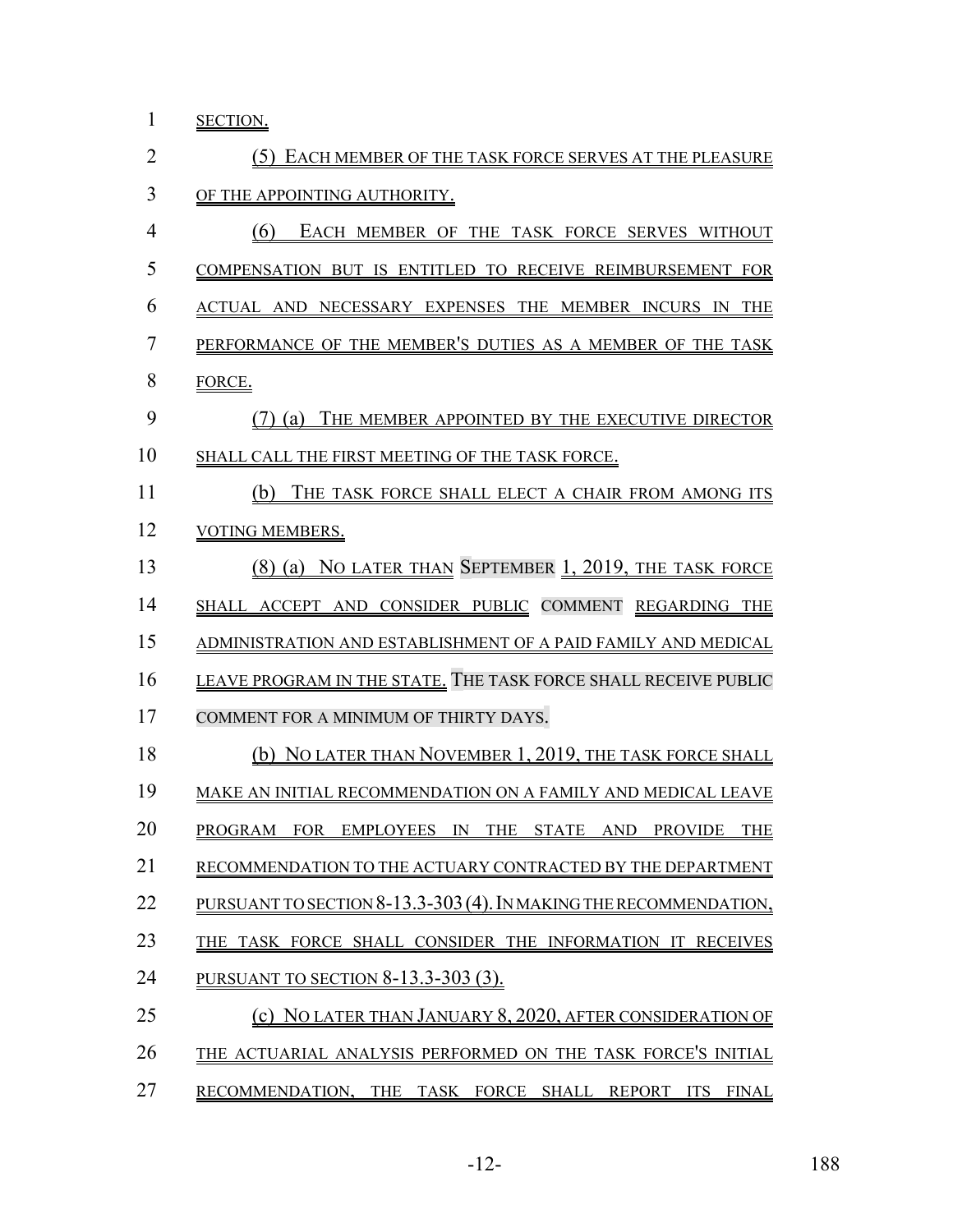| $\mathbf{1}$   | RECOMMENDATION ON A PAID FAMILY AND MEDICAL LEAVE PROGRAM FOR        |
|----------------|----------------------------------------------------------------------|
| $\overline{2}$ | ALL EMPLOYEES IN THE STATE, ALONG WITH THE THIRD-PARTY               |
| 3              | ADMINISTRATION STUDY MADE PURSUANT TO SECTION 8-13.3-303 (1), AND    |
| $\overline{4}$ | THE ACTUARIAL STUDY MADE PURSUANT TO SECTION 8-13.3-303 (4) TO:      |
| 5              | (I) THE SENATE COMMITTEES ON FINANCE AND BUSINESS, LABOR,            |
| 6              | AND TECHNOLOGY, OR THEIR SUCCESSOR COMMITTEES;                       |
| 7              | (II)<br>THE HOUSE OF REPRESENTATIVES COMMITTEES ON FINANCE           |
| 8              | AND BUSINESS AFFAIRS AND LABOR, OR THEIR SUCCESSOR COMMITTEES;       |
| 9              | <b>AND</b>                                                           |
| 10             | (III) THE GOVERNOR.                                                  |
| 11             | (d) RECOMMENDATIONS MADE BY THE TASK FORCE PURSUANT TO               |
| 12             | THIS SUBSECTION (8) SHOULD ATTEMPT TO MEET A TIMELINE THAT           |
| 13             | PRESUMES A PAID FAMILY AND MEDICAL LEAVE PROGRAM THAT IS             |
| 14             | <b>ESTABLISHED BY JULY 1, 2020; BEGINS EDUCATION AND OUTREACH ON</b> |
| 15             | JANUARY 1, 2022; ESTABLISHES THE FUNDING STREAM ON JANUARY 1,        |
| 16             | 2023; and starts paying benefits on January 1, 2024.                 |
| 17             | (9) UPON REQUEST BY THE TASK FORCE, THE DEPARTMENT SHALL             |
| 18             | PROVIDE OFFICE SPACE, EQUIPMENT, AND STAFF SERVICES AS MAY BE        |
| 19             | NECESSARY TO IMPLEMENT THIS SECTION.                                 |
| 20             | $8-13.3-305.$<br>Paid family and medical leave program               |
| 21             | implementation authorization. THE DEPARTMENT SHALL NOT               |
| 22             | IMPLEMENT THE RECOMMENDED PLAN FOR A PAID FAMILY AND MEDICAL         |
| 23             | LEAVE PROGRAM UNLESS THE GENERAL ASSEMBLY, ACTING BY BILL,           |
| 24             | DIRECTS THE DEPARTMENT TO IMPLEMENT THE PROGRAM. IF THE              |
| 25             | DEPARTMENT IS DIRECTED TO IMPLEMENT THE PLAN, IT SHALL BEGIN         |
| 26             | IMPLEMENTATION BY A DATE SPECIFIED BY THE GENERAL ASSEMBLY           |
| 27             | <b>ACTING BY BILL.</b>                                               |